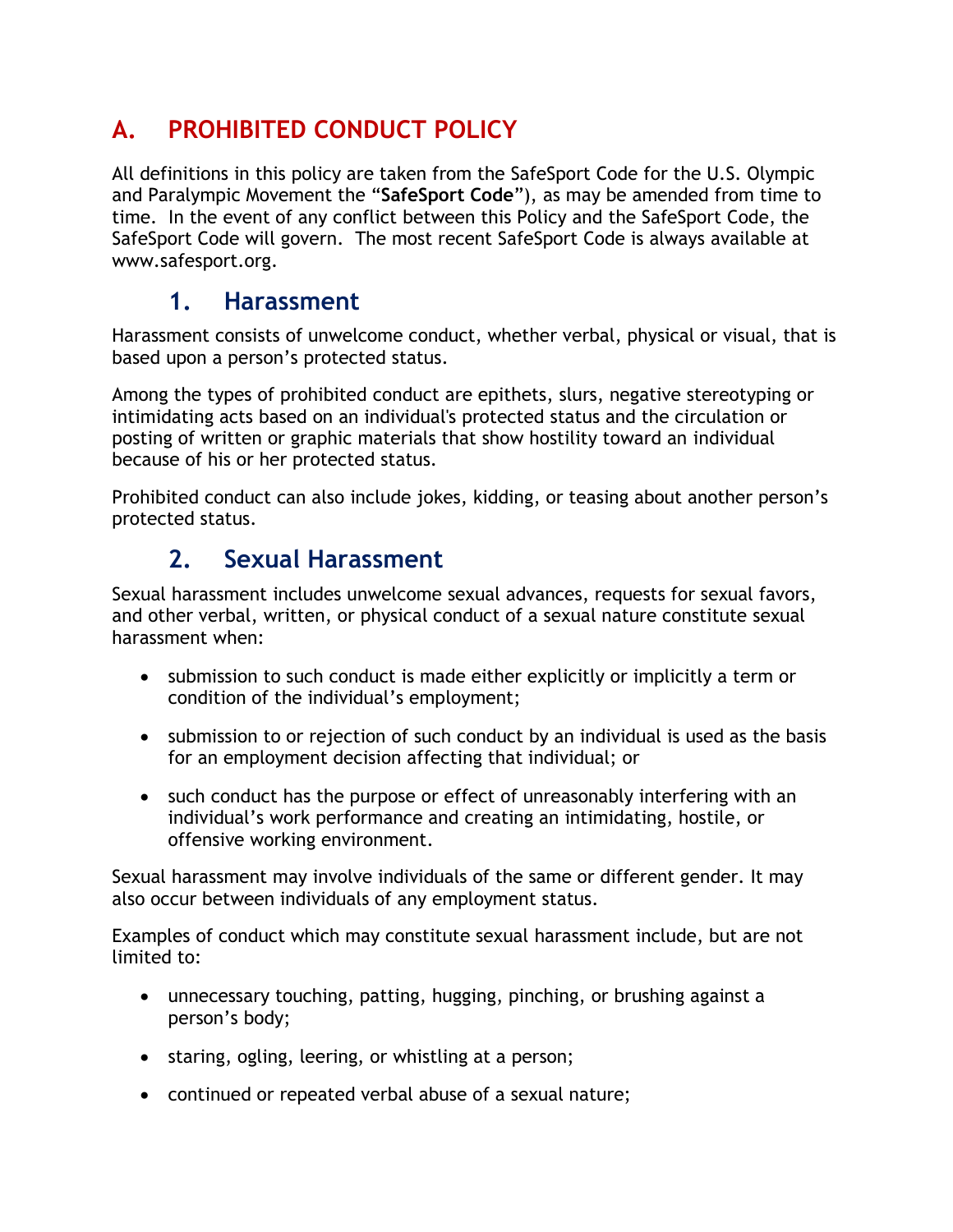- sexually explicit statements, sexual flirtations, advances, propositions, subtle pressure for sexual activity, comments, questions, jokes, or anecdotes;
- graphic or degrading comments about a person's clothing, body or sexual activity;
- sexually suggestive objects, cartoons, posters, calendars, or pictures in the workplace;
- suggestive or obscene letters, notes or invitations;
- harassing use of electronic mail, electronic or instant messaging, or telephone communication systems; or
- other physical or verbal conduct of a sexual nature.

### **3. Racial, Religious, or National Origin Harassment**

Racial, religious, or national origin harassment includes any verbal, written, or physical act in which race, religion, or national origin is used or implied in a manner which would make a reasonable person uncomfortable in the work environment or which would interfere with the person's ability to perform the job. Examples of race, religious or national origin harassment may include, but are not limited to:

- jokes, which include reference to race, religion, or national origin;
- the display or use of objects or pictures which adversely reflect on a person's race, religion, or national origin; or
- use of pejorative or demeaning language regarding a person's race, religion, or national origin.

## **4. Child Sexual Abuse**

Any sexual activity with a child is prohibited. This includes sexual contact with a child that is accomplished by deception, manipulation, force or threat of force, regardless of the age of the participants, and all sexual interactions between an adult and a child, regardless of whether there is deception, or the child understands the sexual nature of the activity.

#### **5. Sexual Misconduct**

Any sexual interaction between an athlete and an individual with evaluative, direct or indirect authority is prohibited. Such relationships involve an imbalance of power and are likely to impair judgment or be exploitative. This section does not apply to a preexisting relationship between two spouses or life partners.